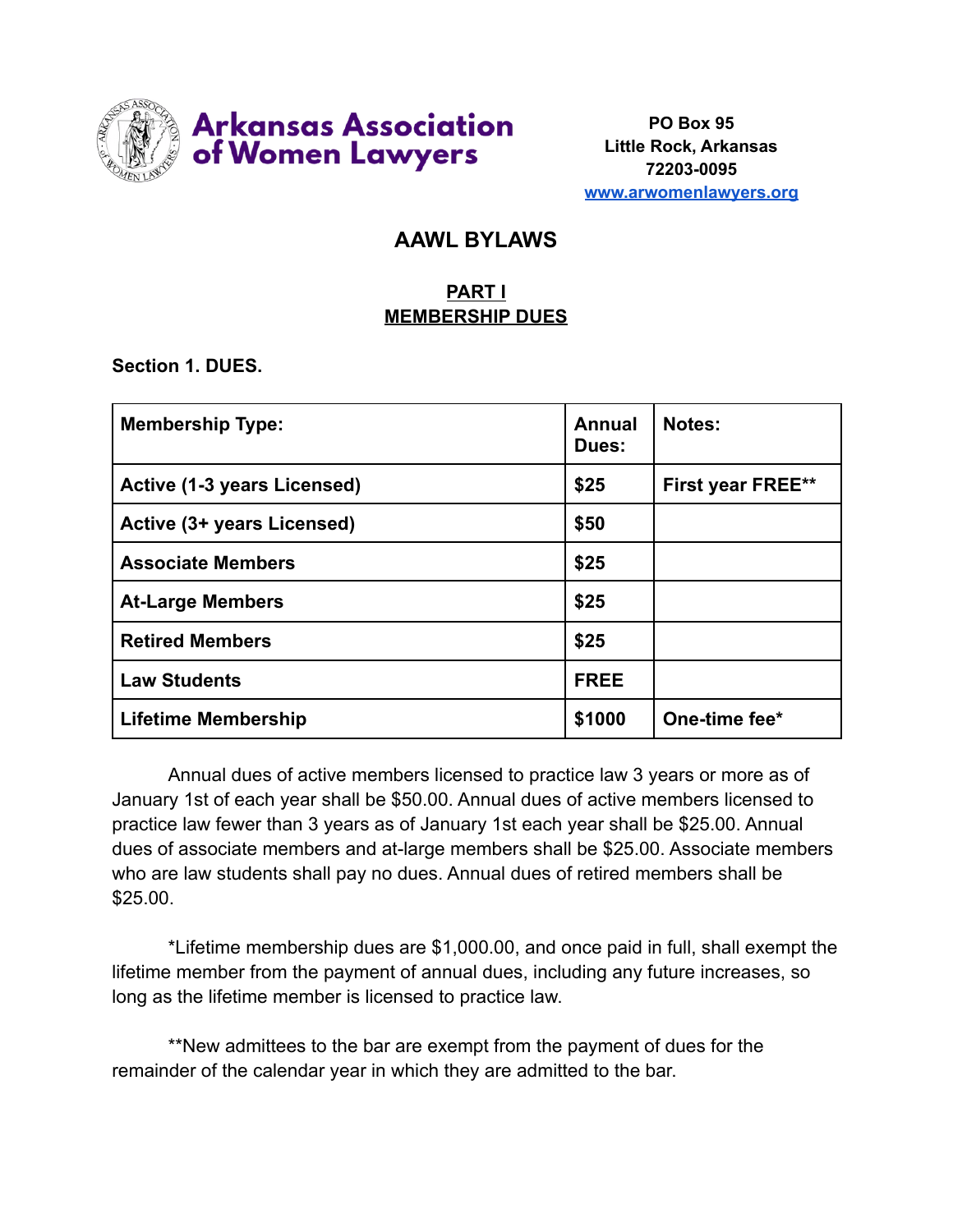## **PART II EXECUTIVE BOARD**

#### **Section 1. PRESIDENT.**

The President shall preside at all regular meetings of the membership, the Executive Board and the Board of Directors.

### **Section 2. PRESIDENT-ELECT.**

The President-Elect shall act in all matters as the President in the absence of the President. The President-Elect at the end of their term shall succeed to the office of President without further election. The President-Elect shall serve on at least one standing committee.

#### **Section 3. SECRETARY.**

The Secretary shall keep minutes of the meetings of the Executive Board, Board of Directors and the membership at large, and shall maintain a copy of same in the Association's chosen online drive application. Additionally, the Secretary shall furnish a summary of all minutes to members upon request, ensure the minutes are saved in the Association's online drive, and shall maintain records detailing activities of the **Association** 

#### **Section 4. PARLIAMENTARIAN.**

The Parliamentarian is in charge of governing all Executive Board, Board of Directors and regular membership meeting in accordance with Robert's Rules of Order, Revised . The Parliamentarian shall keep a record of attendance at all Board of Directors' meetings. The Parliamentarian shall notify any Board of Directors member of unexcused absences as outlined in the Bylaws (Part V). The Parliamentarian shall maintain a current copy of the Constitution and Bylaws of the Association. The Parliamentarian does not have a vote on any matters unless that vote is by secret ballot. The Parliamentarian shall serve on at least one standing committee.

#### **Section 5. TREASURER.**

The Treasurer shall receive all Association income, make special disbursements as approved by the Board of Directors, pay routine bills, ensure that the Association remains in good standing with the state of Arkansas and the Internal Revenue Service,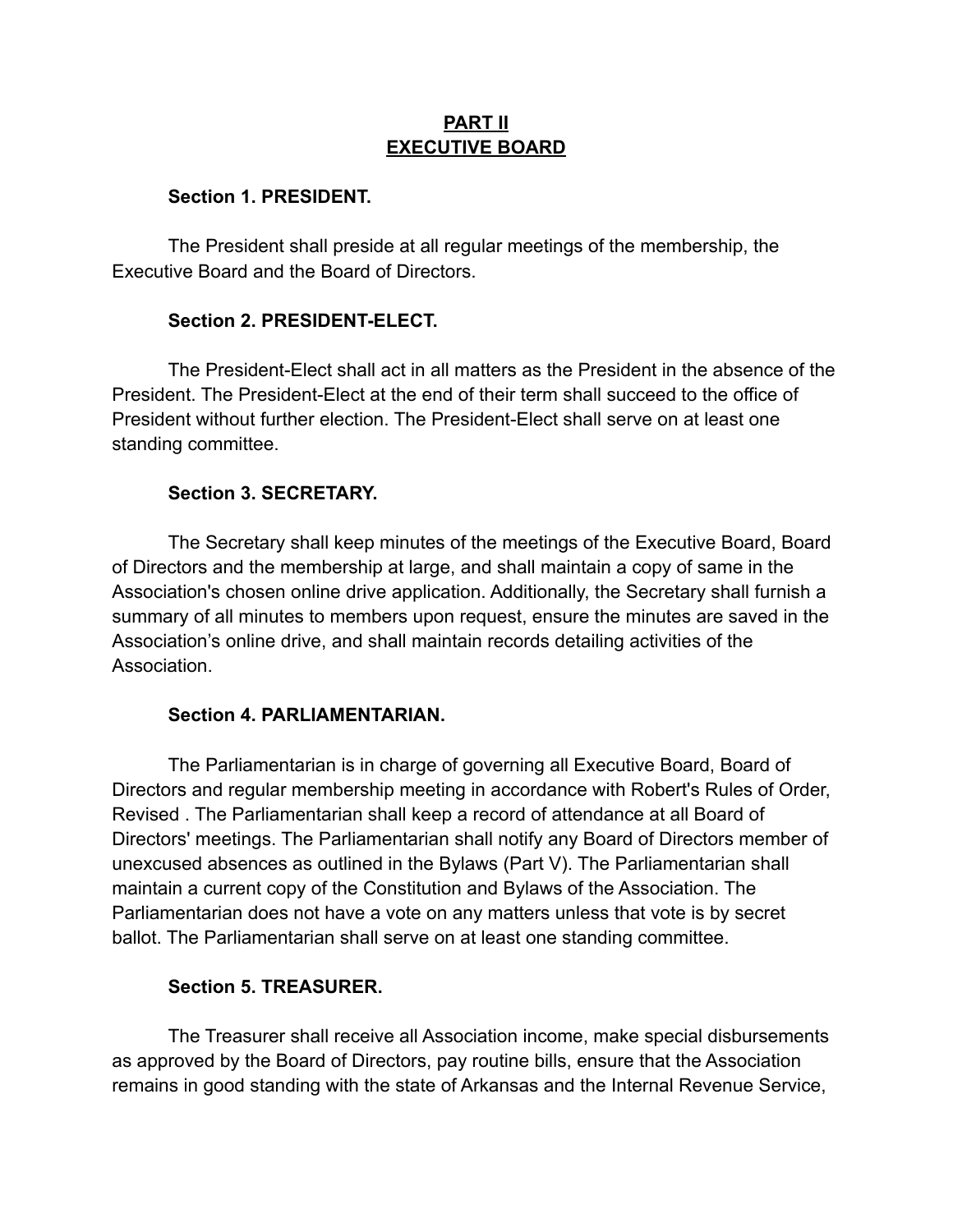maintain an itemized account of all receipts and disbursements in conjunction with the Association's hired bookkeeper/accountant if one is contracted, submit an itemized written report at each Board of Directors' meeting to be filed with the minutes, maintain a current membership list, in conjunction with the Membership Committee, and submit an itemized budget for approval at the June Board of Directors' meeting.The Treasurer is responsible for keeping the PO Box in good standing and checking it as needed.

#### **Section 6. PAST PRESIDENT.**

The position of Past President is held by the person who has most recently vacated the office of President of the Association. The Past President's role is to advise and to guide the Executive Board and Board of Directors as needed, and shall serve on at least one Committee. The Past President shall automatically roll off the board at the end of their term as Past-President, unless they are elected or appointed to another position on the Executive Board or Board of Directors.

# **PART III DUTIES OF THE EXECUTIVE BOARD AND BOARD OF DIRECTORS**

#### **Section 1. EXECUTIVE BOARD.**

The Executive Board is composed of the Officers of the Association, and shall have the power to approve non-budgeted expenditures, nominate and present a slate of candidates for office at the April meeting, and perform other duties as delegated by the Board of Directors or membership at large. Executive Board action may be taken at any time by a majority vote of its members. The President shall vote only in the event of a tie.

#### **Section 2. BOARD OF DIRECTORS.**

The Board of Directors is composed of the Executive Board and the Chairpersons of the Standing Committees, and shall conduct the general business of the Association. Action may be taken by an affirmative vote of the majority of the directors present at a Board meeting that has obtained quorum. The President shall vote only in the event of a tie.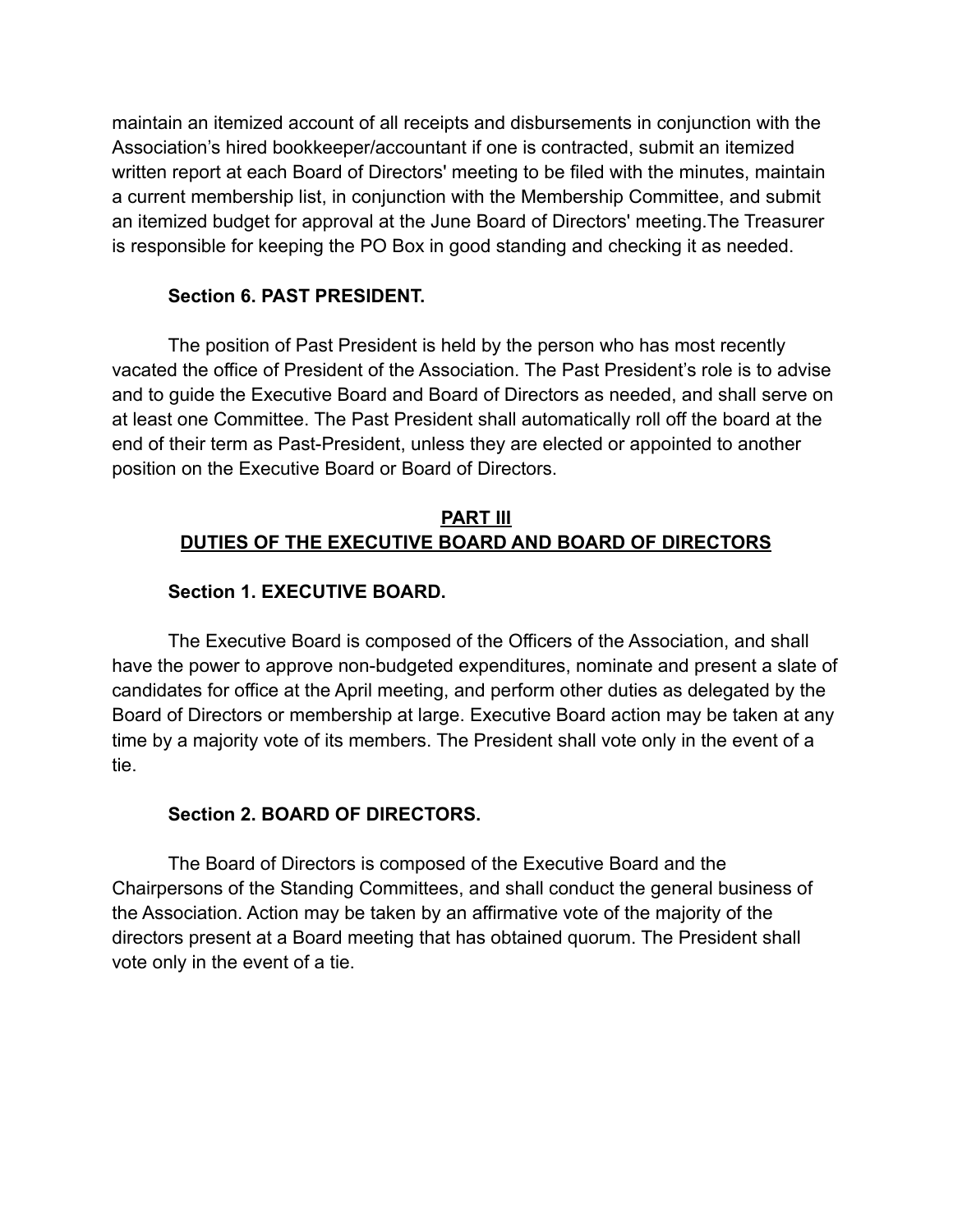### **PART IV DUTIES OF THE BOARD OF DIRECTORS AND STANDING COMMITTEES**

#### **Section 1. STANDING COMMITTEES.**

The standing committees shall be Continuing Legal Education, Development, Meetings, Mentorship, Membership, Communications, Scholarship, Social, Education, Diversity, Equity & Inclusion, and Events. The Chairperson of each standing committee is an elected member of the Board of Directors subject to the election procedures outlined in Part 8, Section 1 of these Bylaws. Participation in each committee is open to all members of the Association.

### **Section 2. CONTINUING LEGAL EDUCATION COMMITTEE.**

The Continuing Legal Education Committee shall plan and organize seminars sponsored by the Association. This Committee will have a stated goal of providing at least three (3) CLE hours to the membership each year.

#### **Section 3. DEVELOPMENT COMMITTEE.**

The Development Committee shall be responsible for coordinating all aspects of fundraising for the Association.. The Development Committee will work in conjunction with Officers, vendors, contractors, and other standing committees as needed to accomplish this purpose.

### **Section 4. MEETINGS COMMITTEE.**

The Meetings Committee shall plan and coordinate the location and foodservice aspects of the regular meetings if they are held in-person, to include locating and reserving a meeting-room space, and, if food is to be served at the meeting, selecting the food vendor and menu, communicating the menu choices, if any, and cost to the membership, soliciting the membership's food order in advance of the meeting and communicating that information to the vendor, and overseeing the delivery, setup, service and cleanup of the meal, as well as the disposition of any leftover items. If the meeting is to be held virtually, the Meetings Committee shall ensure that a virtual platform such as Zoom is set up to host the meeting and shall help to facilitate the meeting. The Meetings Committee shall also plan and present the programs for the monthly meetings of the Association.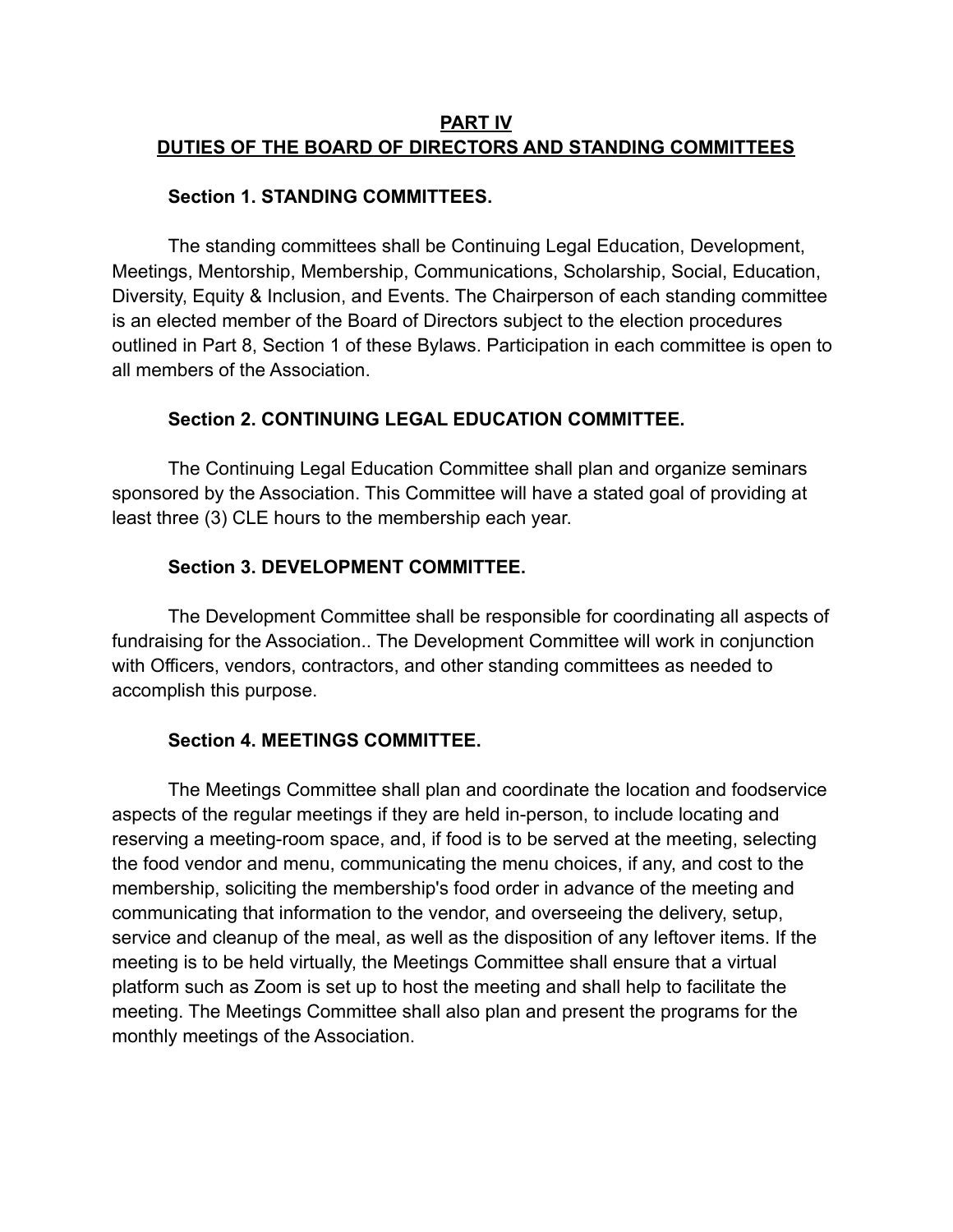#### **Section 5. MENTORSHIP COMMITTEE.**

The Mentorship Committee shall create and coordinate the mentor programs between Association members and law students at the University of Arkansas law schools at Little Rock and Fayetteville. This Committee shall also be in charge of coordinating events and programs with the law student groups, in conjunction with other committees as needed.

# **Section 6. MEMBERSHIP COMMITTEE.**

The Membership Committee will be responsible for coordinating and encouraging membership in the organization. The Committee's responsibilities will include, but not be limited to, working with other standing committees to increase membership through events, social media, and other avenues, direct marketing of the organization to past members, law firms, government agencies, and other organizations to increase the number of dues-paying memberships, and maintaining a list of current members, including their emails and other contact information, which should be provided to the Treasurer and Communications Committee upon each update to the list.

### **Section 7. COMMUNICATIONS COMMITTEE.**

The Communications Committee shall make social media posts and maintain the Association's social media accounts, promote publicity of the Association, recognize accomplishments and outstanding service of individual members of the Association, and shall be responsible for the development and maintenance of the Association's website, to include posting notices of the Association's regular and special meetings, as well as the electronic membership listserv, in conjunction with any vendors or contractors that the Association has contracted.

### **Section 8. SCHOLARSHIP COMMITTEE.**

The Scholarship Committee shall plan and coordinate scholarships awarded by the Association, and shall represent the Association in all respects concerning scholarships awarded by the Arkansas Bar Foundation from the "Arkansas Association of Women Lawyers Scholarship (in honor of Ruth Huskey Brunson)" scholarship fund. The Scholarship Chair may also work in conjunction with the Events Committee to plan the annual Scholarship Banquet/Luncheon honoring the recipients of such awards.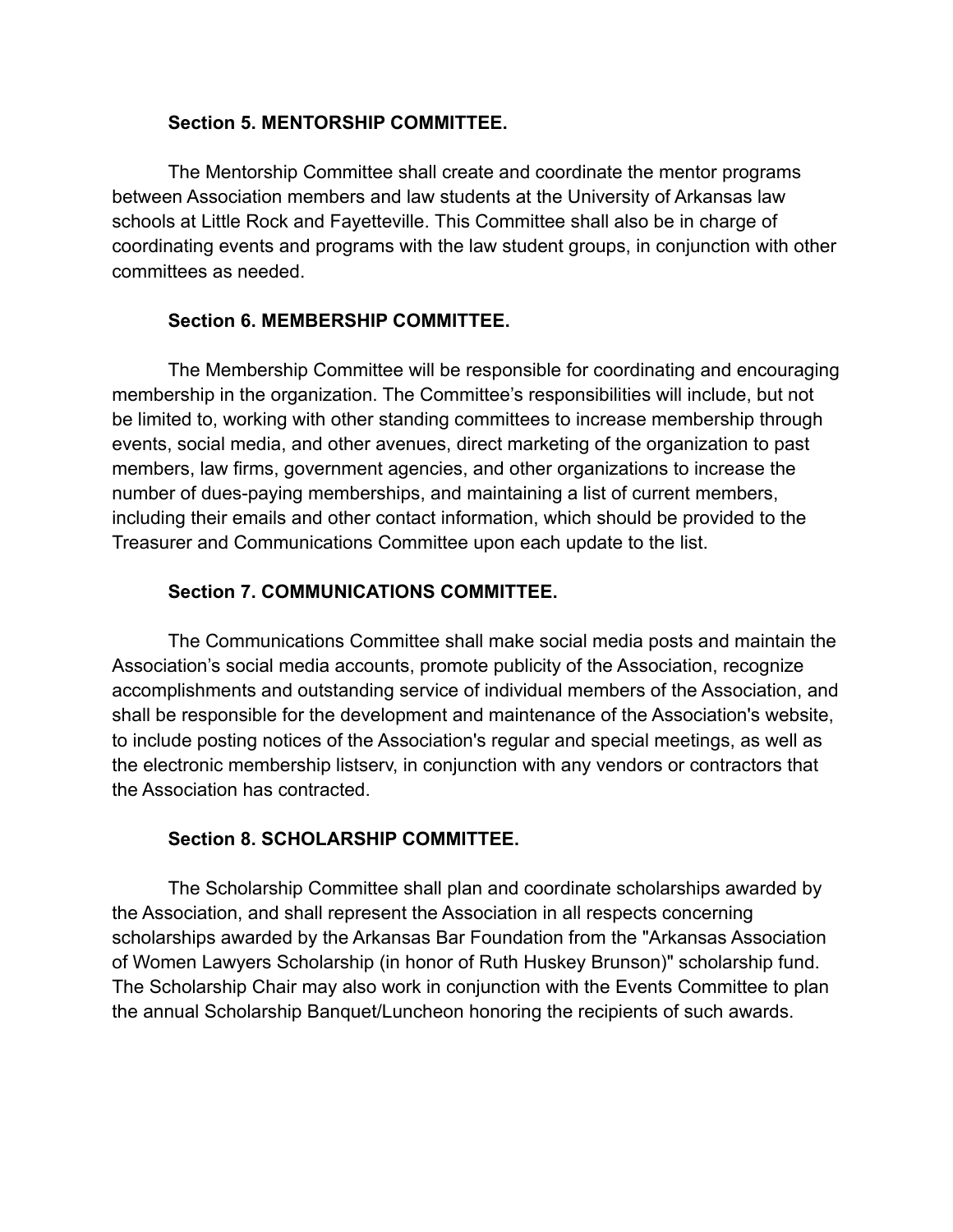#### **Section 9. SOCIAL COMMITTEE.**

The Social Committee shall plan and organize social events of the Association, such as panels, happy hours, meet & greets, etc., and assist with other events as needed in conjunction with other standing committees.

#### **Section 10. EDUCATION COMMITTEE.**

The Education Committee shall be responsible for educating AAWL's membership as well as the public at large on the issues that affect women in the profession as well as issues in the law of import to women. To accomplish these duties, the Education Committee may coordinate educational activities, draft a newsletter, update the AAWL website, or otherwise inform the membership of issues of interest in an appropriate manner.

### **Section 11. DIVERSITY, EQUITY & INCLUSION COMMITTEE**

The Diversity, Equity & Inclusion Committee shall ensure that the Association is committed to promoting diversity, equity, and inclusion in its day-to-day activities and in the legal profession as a whole. The Committee will work on its own and with other standing committees to accomplish this purpose.

#### **Section 12. EVENTS COMMITTEE.**

The Events Committee shall be responsible for planning major annual events; specifically, the Holiday Brunch & Silent Auction, and the Scholarship Luncheon, in conjunction with the Scholarship Committee.

### **PART V REMOVAL**

#### **Section 1. REMOVAL.**

An Executive Board or Board of Directors member may be removed from office for cause, including but not limited to disbarment, excessive unexcused absences, or for failure to perform the duties of the designated office. Upon the recommendation of the Board of Directors and a majority vote of the members present at a regularly scheduled monthly meeting, the Board member shall be removed from office. Vacancies shall be handled as discussed in Article V, Section 2 of the Association's Constitution.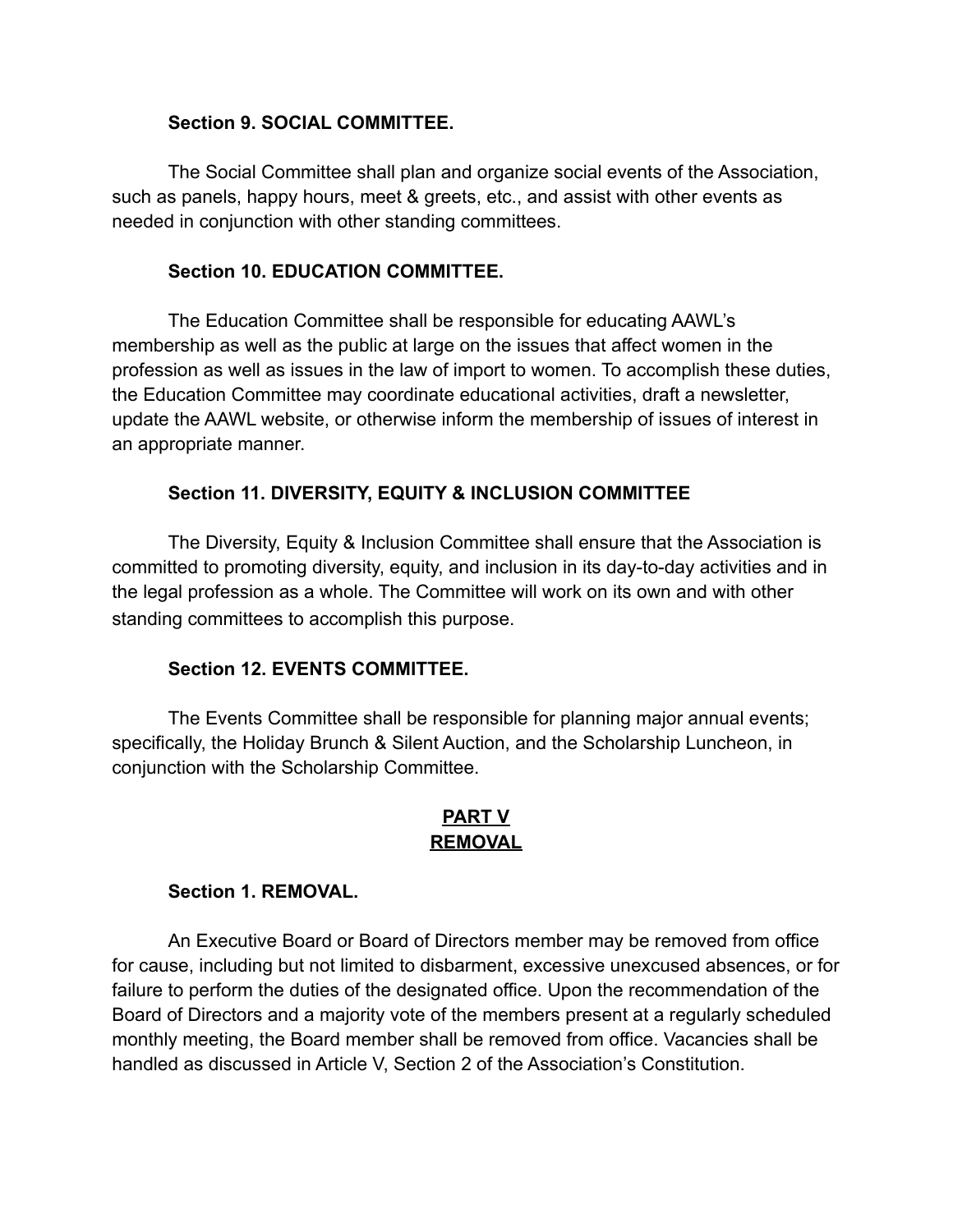#### **Section 2. REMOVAL PROCEDURE.**

The Parliamentarian will notify the Board member in writing of the impending removal action at least ten (10) days prior to the Board of Directors meeting at which the recommendation for removal will be discussed. The notification will include the reason for the alleged non-performance of the Board of Directors member and the date of the hearing. If an action to recommend removal of the Board member is approved by the Board of Directors, it must be presented for a vote to the membership at the next regularly scheduled monthly meeting. The Board member must be notified in writing of the proposed vote at least five (5) days prior to the monthly meeting.

### **Section 3. UNEXCUSED ABSENCES.**

Three unexcused absences from Board of Director meetings in a fiscal year may be grounds for removal. Unexcused absences occur when the Board member fails to notify the President or the Parliamentarian that the Board member will be absent from a Board of Directors meeting. The Parliamentarian shall notify the Board member in writing when the Board member receives two unexcused absences in a fiscal year. This notification shall occur within ten (10) days of the second unexcused absence. The Parliamentarian shall notify the Board member and the President when a Board member receives three (3) unexcused absences. Notification shall occur within ten (10) days of the third unexcused absence. The President shall schedule the discussion of the removal recommendation on the agenda of the next scheduled Board of Directors meeting.

# **PART VI MEETINGS & VOTING**

# **Section 1. DATE AND PLACE OF REGULAR MEETINGS.**

The regular monthly meeting of the membership of the Association shall be held on the first Friday of each month. The location of the monthly meeting shall be designated by the President or Executive Board. The date,location, or choice to be in-person or use a virtual platform for any regular monthly meeting may be altered by a majority vote of the Board of Directors or the Executive Board. The Executive Board and/or Board of Directors may choose to cancel meetings during certain times of the year when membership is less active, and may do so by a majority vote at a regular Board of Directors meeting.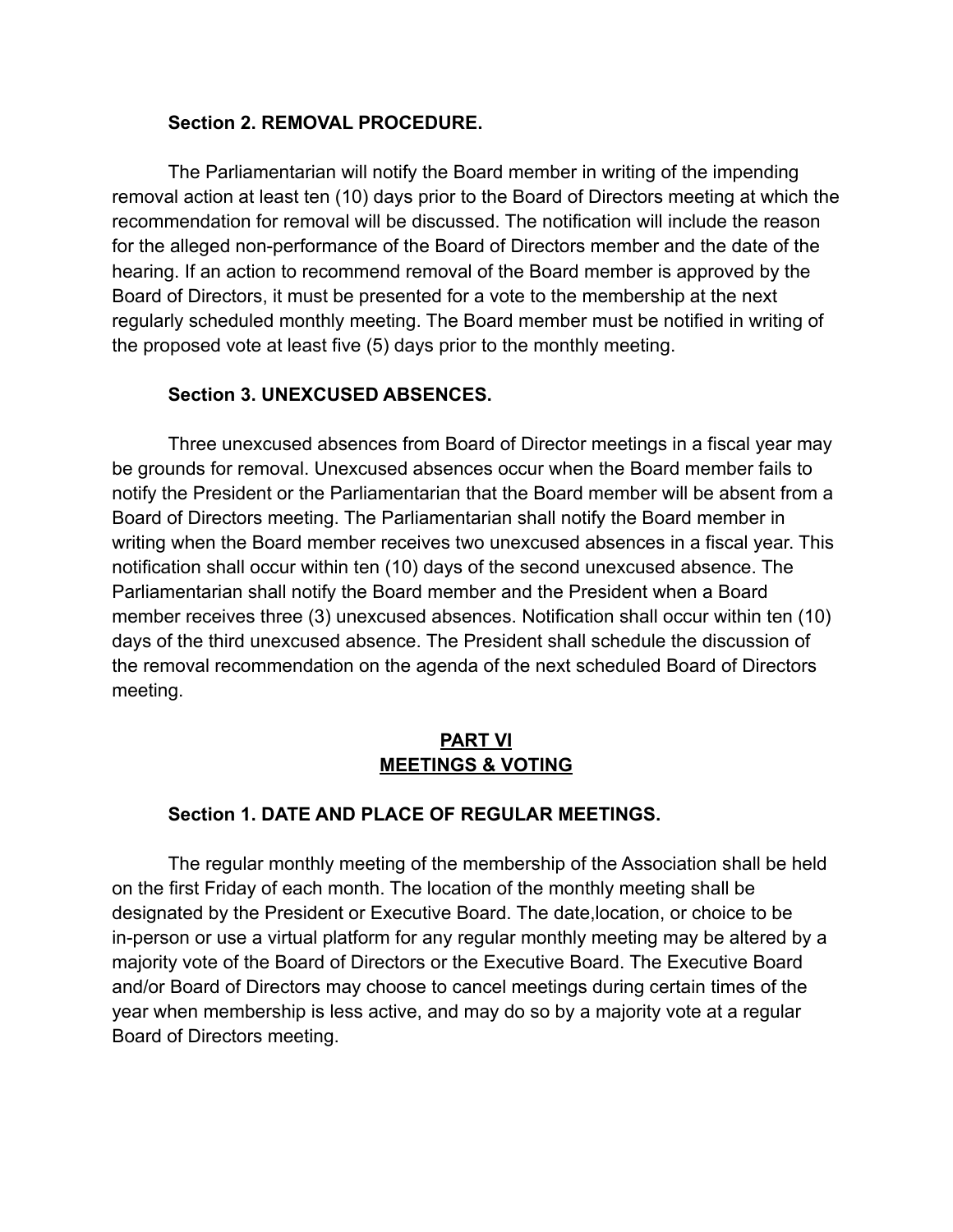### **Section 2. SPECIAL MEETINGS OF THE GENERAL MEMBERSHIP.**

Special or emergency meetings of the Association's membership may be called by the Executive Board after giving written notice to all members at least twenty-four (24) hours prior to the meeting. Notice of the special or emergency meeting may be waived in writing before or after the meeting or by attendance at the called meeting.

## **Section 3. QUORUM AT SPECIAL MEETING OF GENERAL MEMBERSHIP.**

Actions of the general membership may be taken at a special meeting if a quorum is present. One-fourth of the active membership of the Association shall be necessary for a quorum at a special meeting.

### **Section 4. BOARD OF DIRECTORS AND EXECUTIVE BOARD MEETINGS.**

Board of Directors and Executive Board meetings may be called by the President or by two (2) or more Board of Directors members. Written or oral notification must be given at least three (3) days in advance of a special scheduled meeting. Regularly-scheduled Board of Directors meetings shall be held at a place and time designated by the President, or may be held virtually as designated by the President. A quorum for any Board of Directors or Executive Board meeting shall be a majority of the members of the Board of Directors or Executive Board.

### **Section 5. VOTING BY GENERAL MEMBERSHIP.**

Actions of the general membership may be taken by a majority voice vote of the Active members present at a regular meeting, or by electronic secret ballot if the voice vote is inconclusive.

### **Section 6. VOTING BY EXECUTIVE BOARD AND BOARD OF DIRECTORS.**

Actions of the Executive Board and Board of Directors may be taken by a voice vote, or by a secret ballot if requested by any member of the Board of Directors, either by motion or if the voice vote is inconclusive. The Executive Board and/or Board of Directors may also choose to vote via email or any other agreed-upon electronic means.

### **Section 7. INFORMAL ACTION.**

Action taken by a majority of the Directors without a meeting in respect to any Association matter shall be valid if, within ten (10) days before or after such action, all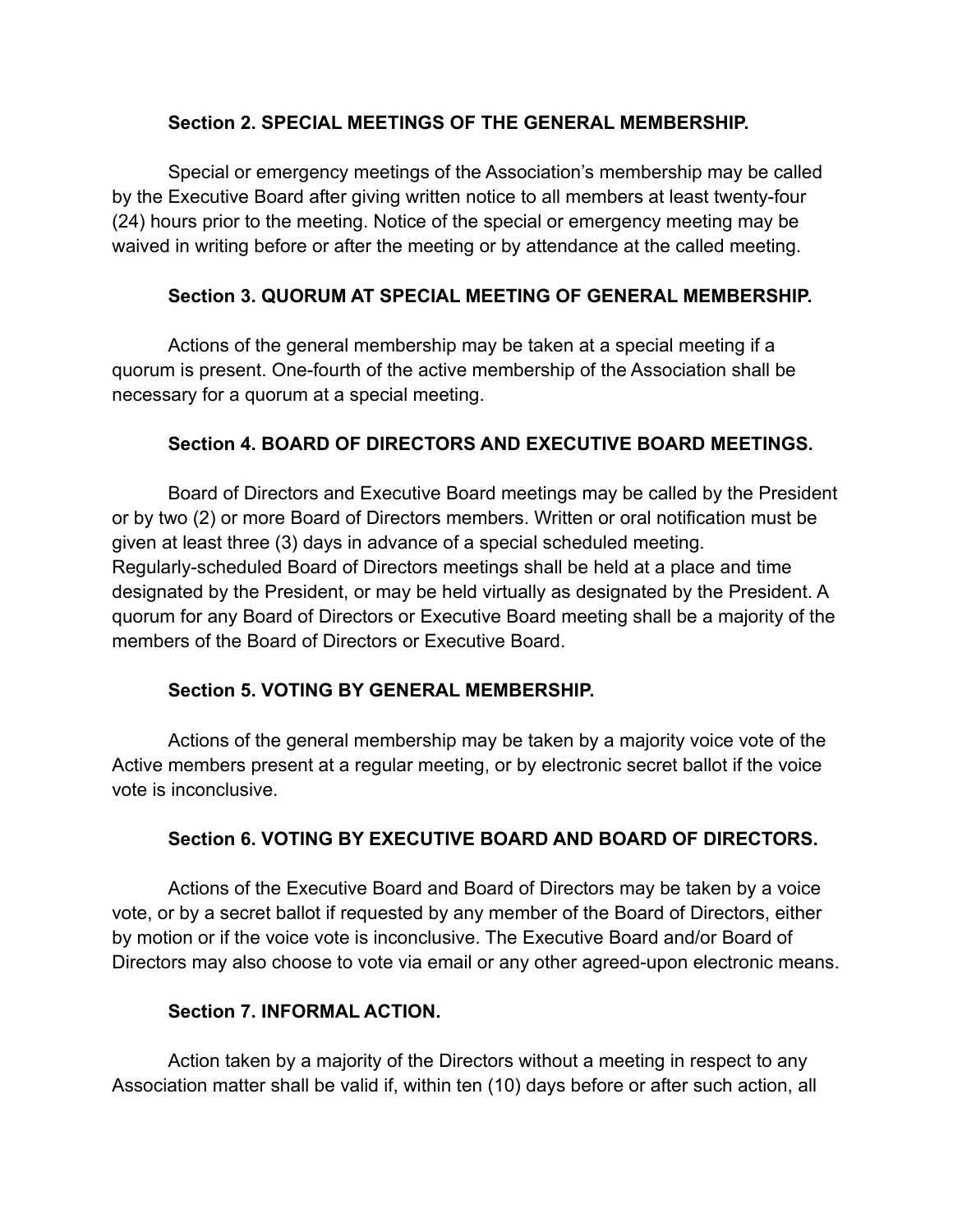Board members sign and file with the Secretary for inclusion in the Association minute book a memorandum showing (a) the nature of the action taken, (b) the consent of each Board member, and (c) the names of Directors approving and Directors opposing such action.

## **PART VII MEMBERSHIP YEAR AND TAX YEAR**

### **Section 1. MEMBERSHIP YEAR.**

The membership year of the Association shall follow a calendar year and begin on January 1 and end on December 31, annually.

# **Section 2. FISCAL YEAR.**

The fiscal year of the Association shall be June 1st - May 31st.

# **Section 3. TAX YEAR.**

The tax year of the Association, for all state and federal tax purposes, shall be a calendar year.

# **PART VIII ELECTIONS**

# **Section 1. ELECTION OF OFFICERS.**

All members of the Executive Board and Board of Directors shall be elected in April of each year at a regular meeting of the general membership and shall assume office on June 1st, to correspond with the Association's fiscal year. Election of members of the Executive Board and Board of Directors shall be from a slate of candidates presented by the Executive Board or nominated by the membership at large at the April meeting.

# **Section 2. PRESIDENT-ELECT QUALIFICATIONS.**

A candidate for the position of President-Elect of the Association shall have previously served on the Board of Directors within three (3) years of their nomination.